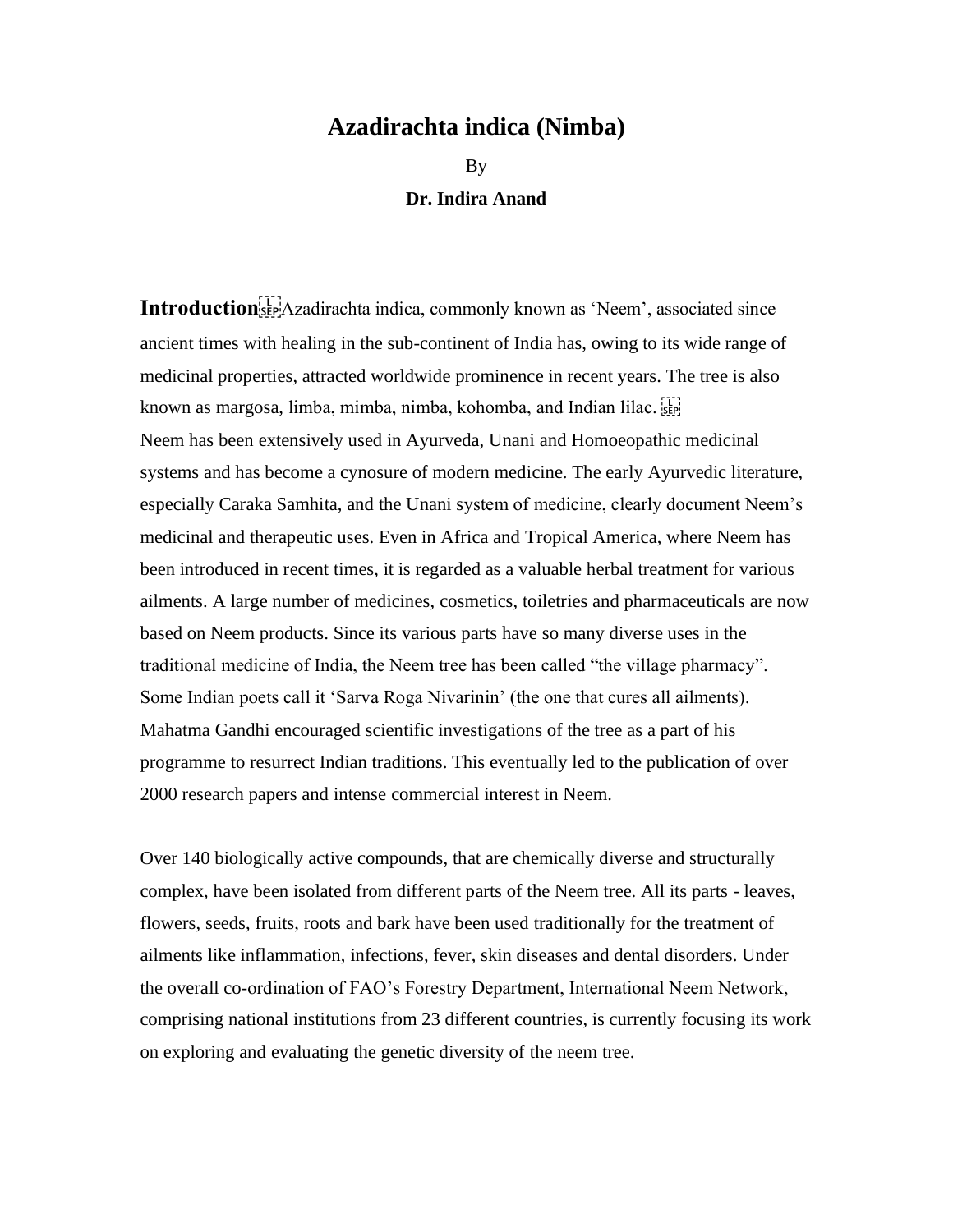## **2.Basic Information**

**Gana:** Kandughna, Vamanopag, Tiktaskandh; Aragvadhadi, Guduchyadi, Lakshadi **Kula**: Nimba kula **Family**: Meliacae (Meli-honey) bead tree (Latin) Plants of melia **Latin name**: Azadirachta (Persian name meaning best great tree); **English name**: Neem, Margosa tree **Sanskrit names**: Nimba, Pichumarda (pichu = leprosy, that which cures leprosy), Pichumanda (CCRS), Paibhadra, Hinguniryas, Sarvatobhadra, Sheeta, Peetsarak, Arishtaphal, Jeshtamalak, Yavaneshta, Neta Shukpriya, Subhadra, Krimighna **Vernacular names**: Kanada: Bevinamara Hindi: Neem, Nimba Punjabi: Nimb Bengali: Nim Gujarati: Limba Marathi: Kadunimba, Kadulimba Tamil: Vempu, Veppamaram, Veppam Telegu: Vepa, Yapachettu Malyalam: Veppu

## **Historical Aspects**

The etymology of the Sanskrit name indicates the tree as a provider of good health, one without untoward reactions and useful in dermatoses. By its association with the birth of saints Neemai (Chaitnya Mahaprabhu) and Saibaba, it has acquired a holy aura. The medicinal properties of the Margosa tree have been recognized for many centuries. In mythology, when amrita (elixir of immortality) was being carried by Garuda to heaven, a few drops fell on the Neem tree which bestowed healing medicinal values on the tree. Traditionally on the New Year day everyone was ordained to eat of the tender leaves and flowers, with black pepper, asafoetida, salt, cumin, thyme, tamarind and jaggery. Even now many Indians continue the practice.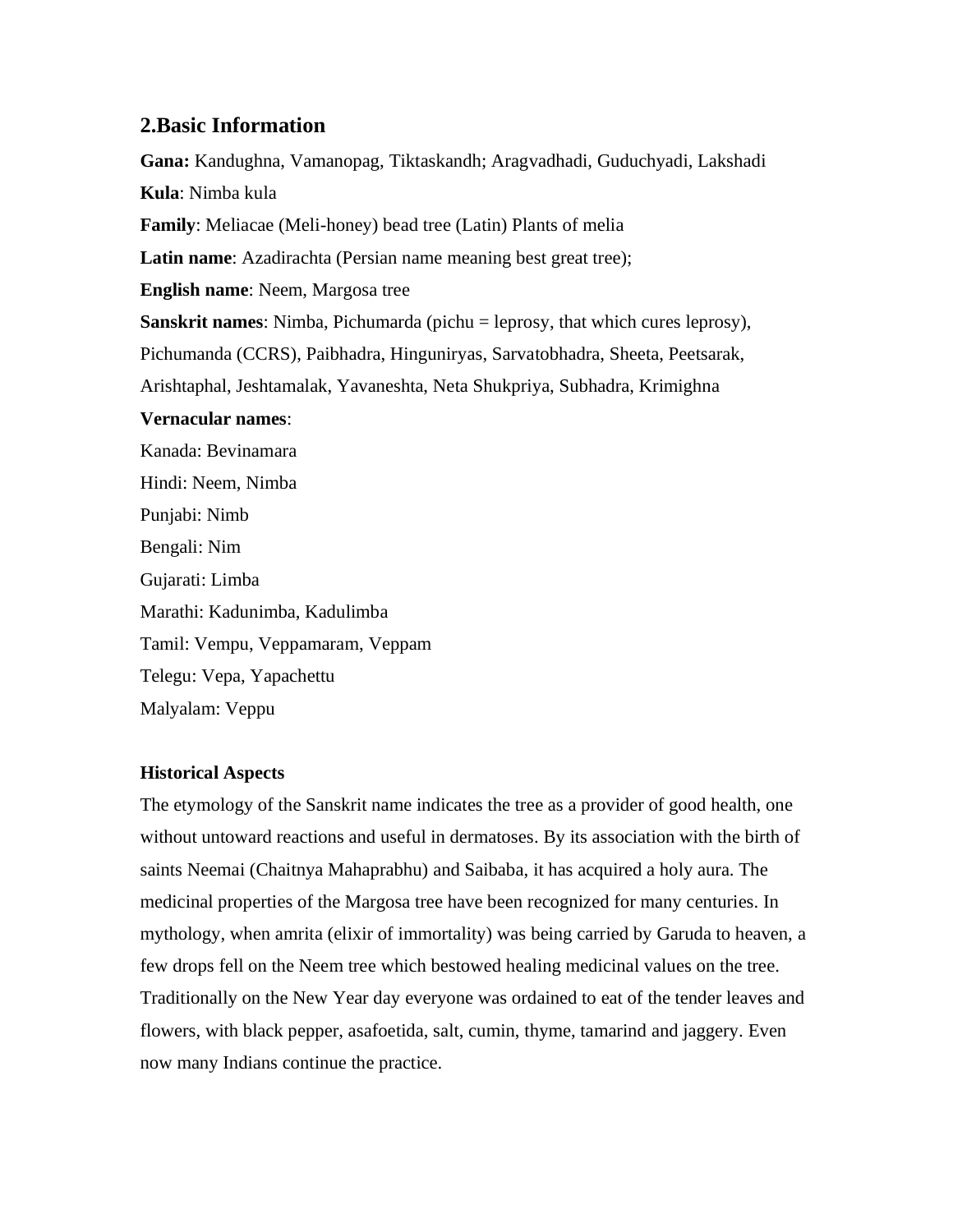### **3. Botanical Description**

Azadirachta indica is a large evergreen tree measuring 8-10 metres (12-18 CCRS-Database) in height, with a straight trunk and branches spread out in all directions. **Bark** is channeled, tough, fibrous, brownish grey with a rough scaly surface from which latex is obtained. Internally, it is yellowish, laminated and coarsely fibrous. The smooth transverse surface is found to be minutely chequered, pale, narrow with medullary rays and tangential bands of parenchyma alternate with groups of bast fibres, which appear to be surrounded by lignified thick, black, rough parenchyma cells.

**Leaves** are compound, equidistant, eye-shaped with 6 to 14 leaflets, paired, foliated, bilateral (alternate –CCRS), 20-38 cm long on the stalk, ovate-laceolate, oblique or sub falcate and bluntly serrated. They fall in winter and new reddish tender leaves appear in autumn followed by flowering and then fruiting at the beginning of rainy season.

**Flowers** are small, white (could also be pale yellow), scented, many in number, in long slender, very lax axillary panicles.

**Fruit** when fresh is greenish yellow in colour and hard; on ripening it turns yellow and soft and after drying becomes darker. The native term for such fruit is 'nimboli'. Fruits contain sweet, slightly pungent and sticky pulp and a single seed.

**Seeds** are dirty brown, 1cm long, 4-5 mm wide, with a clear raphe but an indistinct hilum. They taste bitter and have a characteristic odour.

**Oil** is extracted from the seeds.

**Habitat**: Azadirachta indica is a native of India but is now widely distributed throughout Africa. It does not grow well in heavy rainfall areas.

**Chemical composition**: External skin astringent but internal is pungent. Bark contains a bitter resin called margosin. It also contains volatile oil, gum, white secretion, sugar and astringent element. Seed contains 40% stable oil and traces of sulphur.

### **Propagation & Cultivation**

Propagated from seeds, it is a hardy tree, which grows well in saline soils and drought conditions. Since their viability is very short, seeds should be sown immediately after ripening. They germinate within three weeks time. Root suckers and stem cuttings are also used for planting. It can be grown in all types of soil, but black-loam soil is more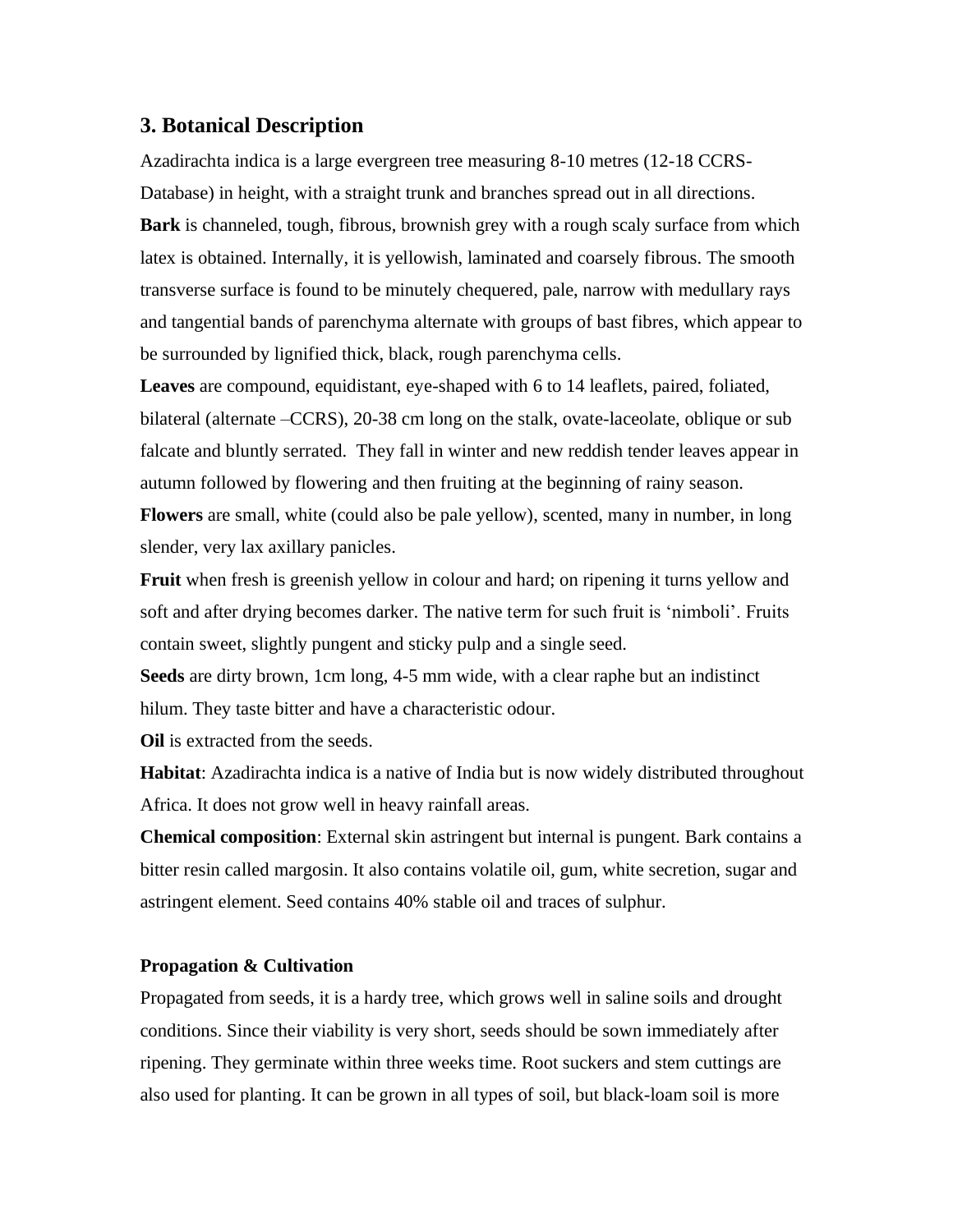suitable. Within one year the seedlings grow up to a height of 120 cm. Rapid multiplication through leaf culture has been found quite successful. Tissue culture techniques have been reported for the production of azadarachtin from cultures of leaves and flowers. 20 weeks old callus of leaves is reported to yield maximum concentration of azadirachtin - up to 2.68%, whilst 12 weeks old flower callus yields 2.46% of azadirachtin on dry weight basis.

### **5. Ayurvedic Properties**

**Guna**- laghu; **Rasa**- tikta, kashaya; **Vipaka**- Katu; **Veerya**- sheeta

**Dosha**: Kapha-Pitta shamak by tikta rasa, Vatavardhak by sheet veerya & kasaya rasa **Useful Parts**: Flowers, leaves, bark, seeds and oil

#### **Actions and Uses:**

**Bark** is bitter, astringent, acrid, refrigerant, depurative, antiperiodic, vulnerary, demulcent, insecticidal, liver tonic.

It is useful in hyperdipsia, leprosy, skin diseases, eczema, leucoderma, pruritis, intermittent and malarial fevers, wounds, ulcers, burning sensation, tumor, tubercular glands, anorexia, vomiting, dyspepsia, intestinal worms, hepatopathy, cough, bronchitis, urine incontinence, diabetes, inflammation, amenorrhoea, lumbago, haemorrhoids, otalgia, syphilis and fatigue.

**Leaves** are katu rasa and vipaka, astringent, acrid, depurative, antiseptic, ophthalmic, anthelmintic, alexeteric, appetizer, insecticidal, demulcent and refrigerant. The leaves contain nimbin, nimbinene, 6-desacetynimbiene, nimbabdiol, nimbolide and quercetin. The presence of beta-sitosterol, n-hexacosanol and nonacosane is also reported.

They cure loss of taste and are useful in burning sensation, leprosy, skin ulcers, TB, boils, eczema, and malarial and intermittent fevers. Nimba leaves are also good for the eyes and are an effective treatment for worms, pitta diseases and poison but they aggravate vata **Flowers** are bitter, refrigerant, ophthalmic, stomachic, anthelmintic and tonic.

They are useful in burning sensation, opthalmopathy, colic, dyspepsia, intestinal worms and general debility

**Seeds** are bitter, acrid, thermogenic, purgative, emollient, anodyne, anthelmintic,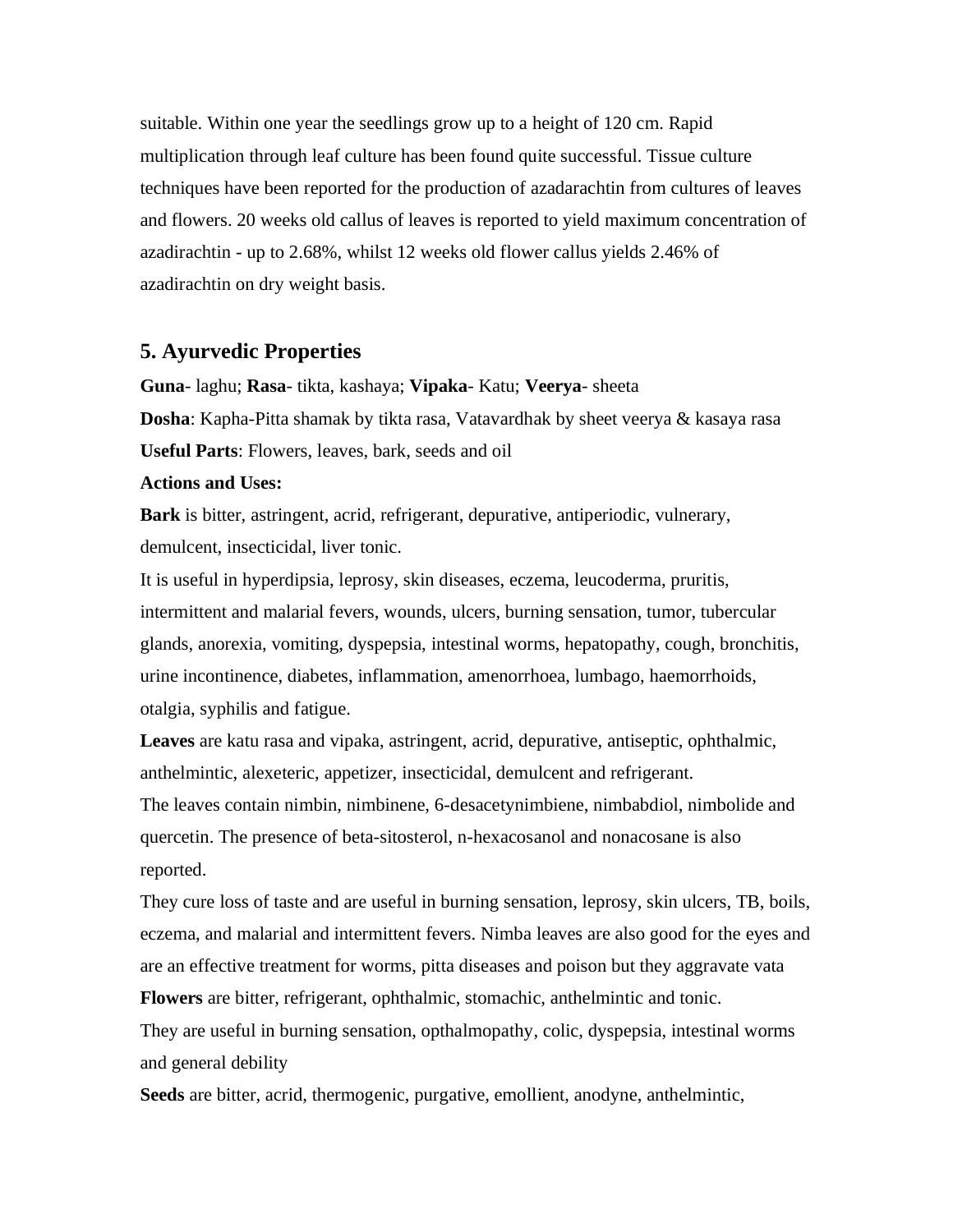depurative, vulnerary, uterine stimulant and urinary astringent.

They are useful in tumours, leprosy, skin diseases, odontalgia, intestinal worms, wounds, ulcers, dibetes.

**Oi**l: The kernels yield a greenish yellow to brown, acrid bitter fixed oil (40.0-48.9%) known as **oil of Margosa** which has many therapeutic uses and is well-documented in Indian pharmacoepia. It is bitter, anthelmintic, anodyne, depurative.

It is useful in chronic skin diseases, syphilitic sores, ulcers, ringworm, scabies, worms, fever and leprosy. Medicinal properties of the oil are attributed to the presence of bitter principles and odorous compounds which are widely used in the pharmaceutical industry. Intrauterine medication of oil controls different types of metritis. The oil is reported to have anti-fertility properties. It possesses anti-fungal and antiseptic activity and is found to be active against both Gram negative and Gram positive micro-organisms. Effect of Neem oil has been evaluated in diabetes as antihyperglycaemic agent.

**Fruit** has Katu rasa and vipaka, snigdha guna and usna veerya.

It is said to cure leprosy, abdominal tumour, piles, worms and diabetes

**Sap:** Some trees, especially in proximity of water, naturally exude a sap from the stemtip which is refrigerant, nutrient and tonic.

It is useful in skin diseases and a tonic in dyspepsia and general debility.

**Gum**: The neem bark exudes a clear bright and amber-coloured gum, known as the East India gum. The gum is stimulant, demulcent and tonic and is useful in catarrhal and other infections.

### **6. Therapeutic Uses**

Vidradhi, granthi, vrana, kandu, twakdosha, apachi, nadivrana, sandhishotha, amavata, palitya, khalitya, krimi, daha, aruchi, vamana, grahini, yakridvikara, amlapitta, kaphapitta chhardi, arsha, vibandha, raktavikara, phiranga, Upadamsha, Shotha, Kasa, Bahumootrata, Kashtaprasava, Sootika roga, Kushtha, Madhumeha, Dhatukshaya, Yakshma, Jwara, Vishamajwara, Abhishyanda, Netraroga.

#### **External:**

• Leaves and bark are anti microbial, wound-cleansing, wound-healing, remove foul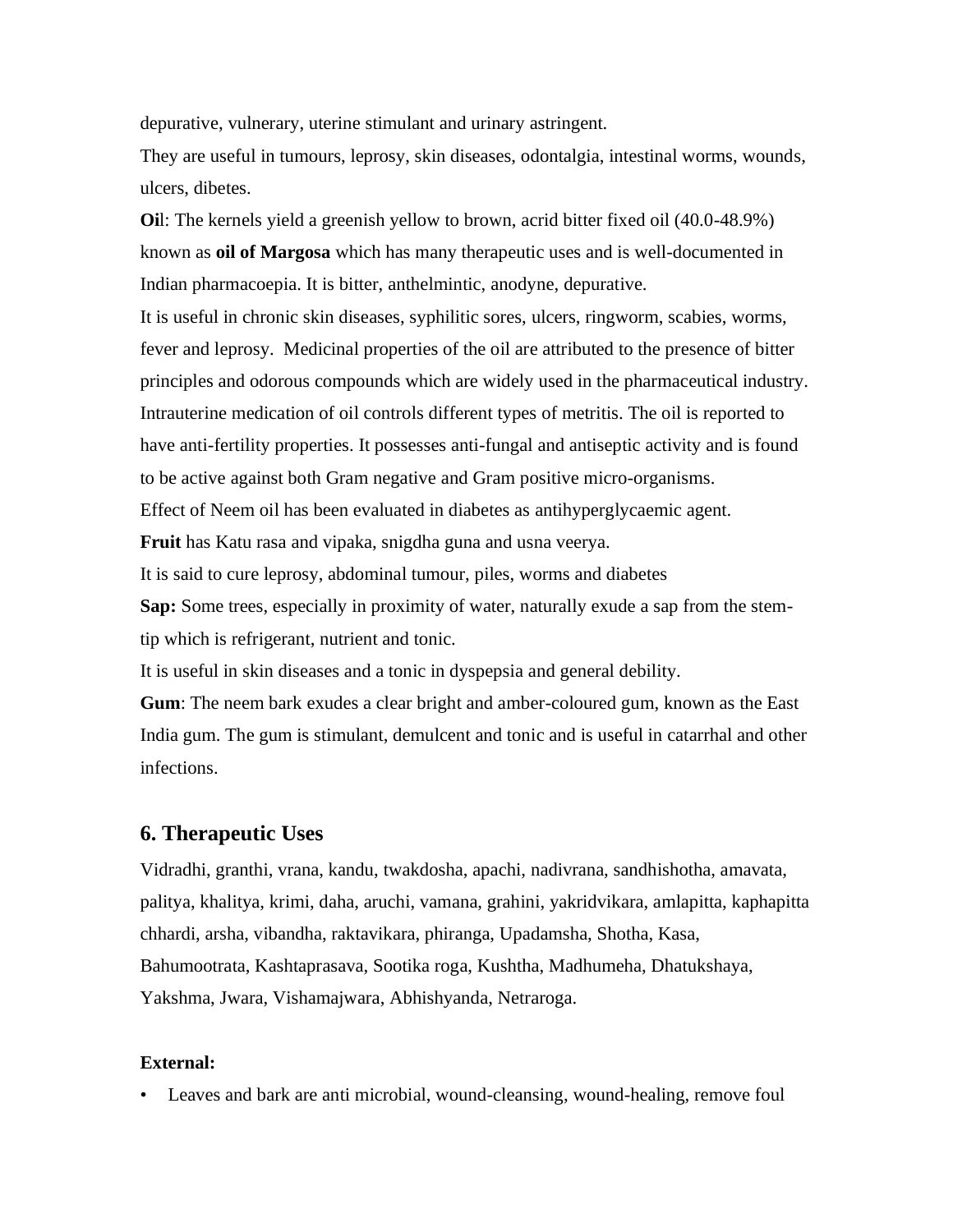smell, reduce burning sensation and itching. Poultice of leaves is tied over abcesses.

- Seed oil is wound healing, antileprotic and analgesic (used in abcess).
- In pruritis, hot water bath with decoction of neem leaves is given and neem oil is used for massage.
- Chronic lymphadenitis and fistulae are treated with wicks dipped in neem oil.
- In joint swelling and arthritis, massage is useful.
- Application of seed powder controls lice and other microbes on the scalp.
- Nimba taila nasya is used in psoriasis and baldness.

## **Internal:**

### **Digestive system**:

- By its kashaya and tikta rasa it improves taste and is constipative. Fruit, on the other hand, is purgative.
- Leaves are anthelmintic and stimulant of liver functions.
- Its bark decoction with honey is useful in jaundice, anorexia, vomiting, dysentery, intestinal worms and liver diseases.
- Ointment prepared from seeds is applied in piles.

## **Respiratory System**:

- Tikta rasa helps to reduce kapha from respiratory passages. Leaves are useful in excessive mucous secretion.
- Bark decoction is useful in chronic cough. 30 –60 cc of liquid collected from the trunk is given in TB and leprosy.

## **Urinary system**:

• It is effective in kaphapittaja prameha.

## **Reproductive system**:

- Neem seeds are uterine stimulant. Seed powder is used in dysmenorrhea and puerperium.
- Continuous use of leaves leads to depletion of body tissues (dhatu-ksaya) especially semen (shukra).
- Leaf juice is a uterine tonic and should be given immediately after delivery to postpartum women.
- Since it is excreted in human milk, it is useful in preventing cough and skin diseases in infants.

**Skin:** It is useful in all skin conditions especially in burning sensation.

## **Immune System (Satmikaran)**: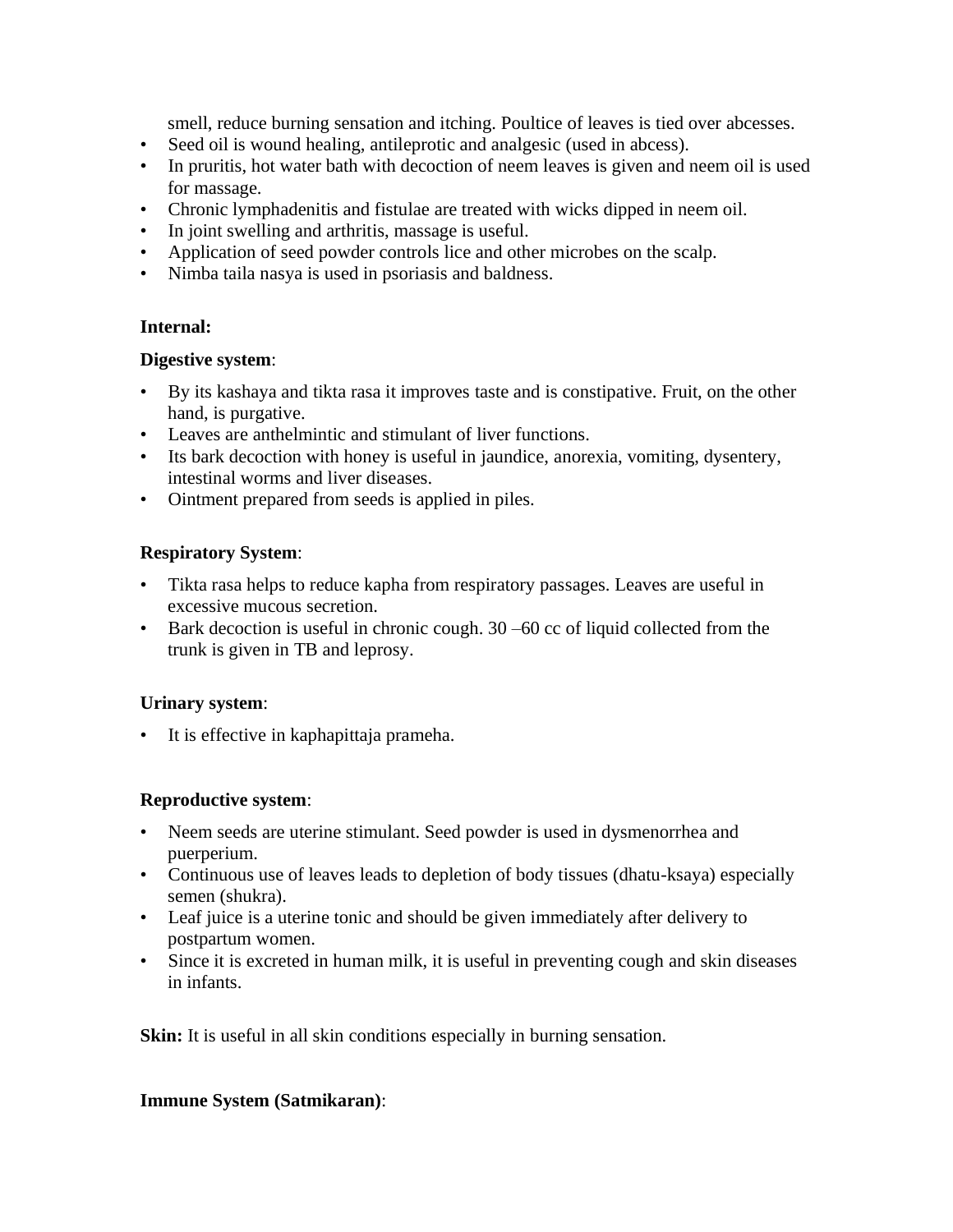- In general debility, young leaves and gum are useful.
- The concept of chewing nimba leaves on Marathi New Year is to prevent kapha diseases.
- Nimba madya is useful in emaciation and TB.
- Nimba is the best rasayana in medoroga.
- The juice of the leaves is very useful in syphilis.

### **Temperature:**

- It is antipyretic, antioxident (amapachak) and a preventative for intermittent fever (including malaria).
- Also useful in chronic kaphajwara.

**Eyes:** Tender leaves and flowers are useful in many eye disorders.

### **Specific Target areas**

**Dosha:** Pitta & Kapha **Dhatu**: Rakta, medas, shukra

**Mala:** reduces mutra and purisha

**Organ**: stomach, eye

# **7. Popular Formulations**

Nimbadi churna, Nimbarishta, Nimbaharidra khanda, shankhapushpi taila, Jwarasamhara rasa, Mahamarichyadi taila, Pathyadi kwatha, Mahamanjishthadyarishta, Punarnavadi kwatha, Mahasudarshana churna, Raktashodhaka vati, Mahagandhaka vati, Panchaguna taila, Madhyama narayana taila, Guduchyadighana kwatha.

# **8. Animal Health**

**Leaves** are carminative and aid digestion.

- The tender leaves along with Piper nigrum are found to be effective in intestinal helminthiasis.
- The paste of leaves is useful in ulceration of cow-pox.
- An aqueous extract (10%) of tender leaves is reported to possess anti-viral properties against vaccinia, varola, foulpox and New Castle disease virus.
- Extract of leaves yields fractions which markedly delay blood-clotting time.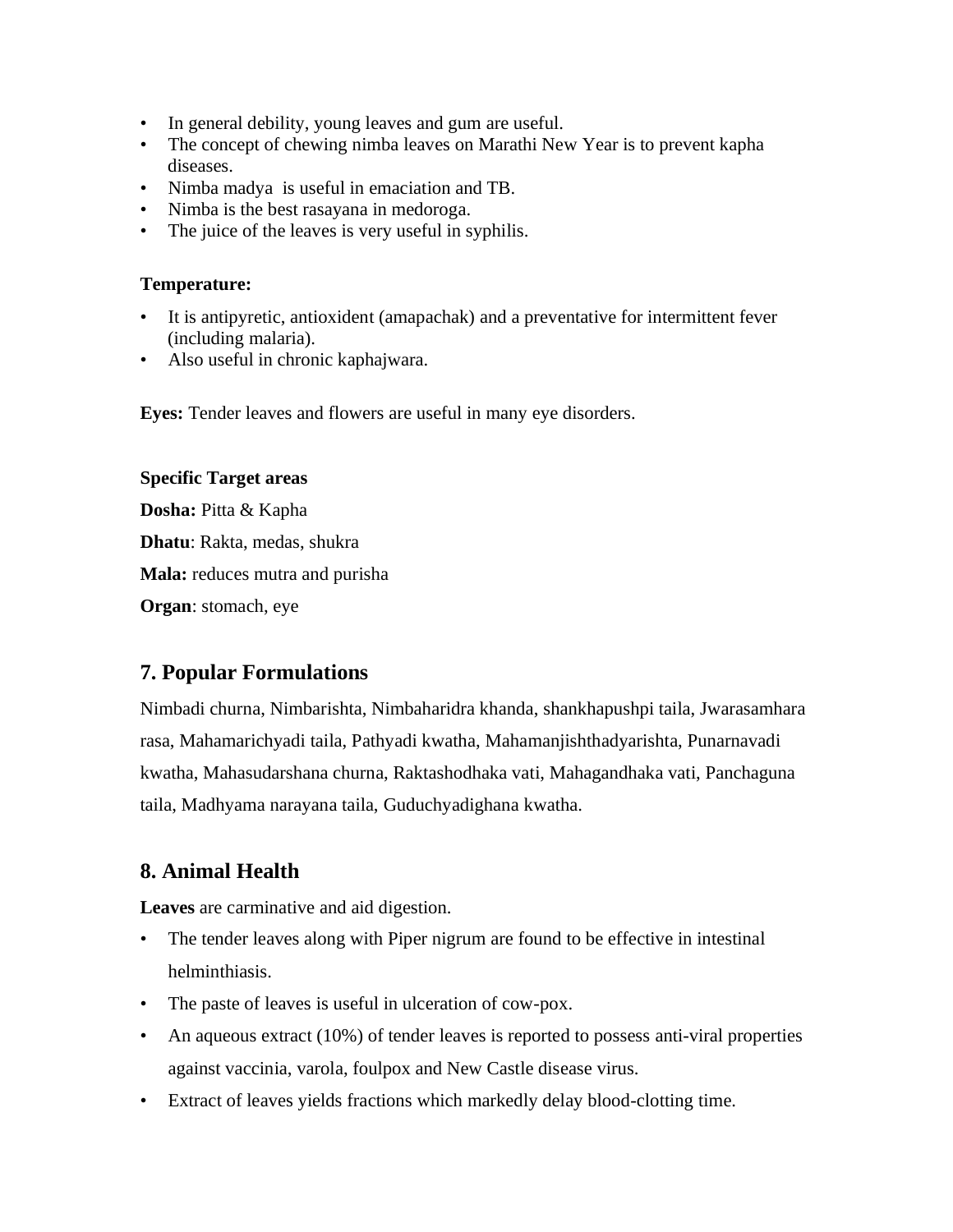- Strong decoction of fresh leaves is stated to be antiseptic.
- Hot infusion of leaves is used as anodyne for fomenting swollen glands, bruises and sprains.
- Neem leaves contain appreciable amount of protein, minerals and carotene and adequate amount of trace minerals except zinc. These may be helpful in alleviating the copper deficiency when feeding straw and dry fodder.
- For cattle and buffalos, neem leaves have significant quantity of digestible crude protein (DCP) and total digestible nutrients (TDN). Cattle can be fed twigs and leaves in small quantities when mixed with other feeds.

**Seed cake** can considerably reduce the dependance of high producing animals on protein supplements.

- It contains high protein and all essential and non-essential amino acids.
- The processed cake can be employed as a good poultry feed.
- Since it is bitter, it acts as a good appetizer.
- It is also a vermicidal.

**Neem oil** can be used in poultry rations. The fatty acid composition of oil indicates that it is a rich source of long chain fatty acids. It contains azadirachtin, meliantriol and salannin. It has shown antihyperglycaemic effect in dogs.

Nimboli (**fruit)** is used as a tonic, antiperiodic, purgative, emollient and as an antithelmintic for animals. The dry fruits are bruised in water and employed to treat cutaneous diseases.

# **9. Toxicology**

Clinical trials on Nimbidin showed no evidence of toxicity in rats at 100 mg/kg/ day/ p.o. for 6 weeks and it exhibited healing effect on peptic ulcers in humans at 300 mg/kg /day/p.o. for 3 weeks, without any side effects.

Neem seeds with oleoresin from Chrysanthemum cinerariaefolium Vis. Flowers are toxic against housefly, pulse beetle and lesser grain borer.

# **10. Trade & Commerce**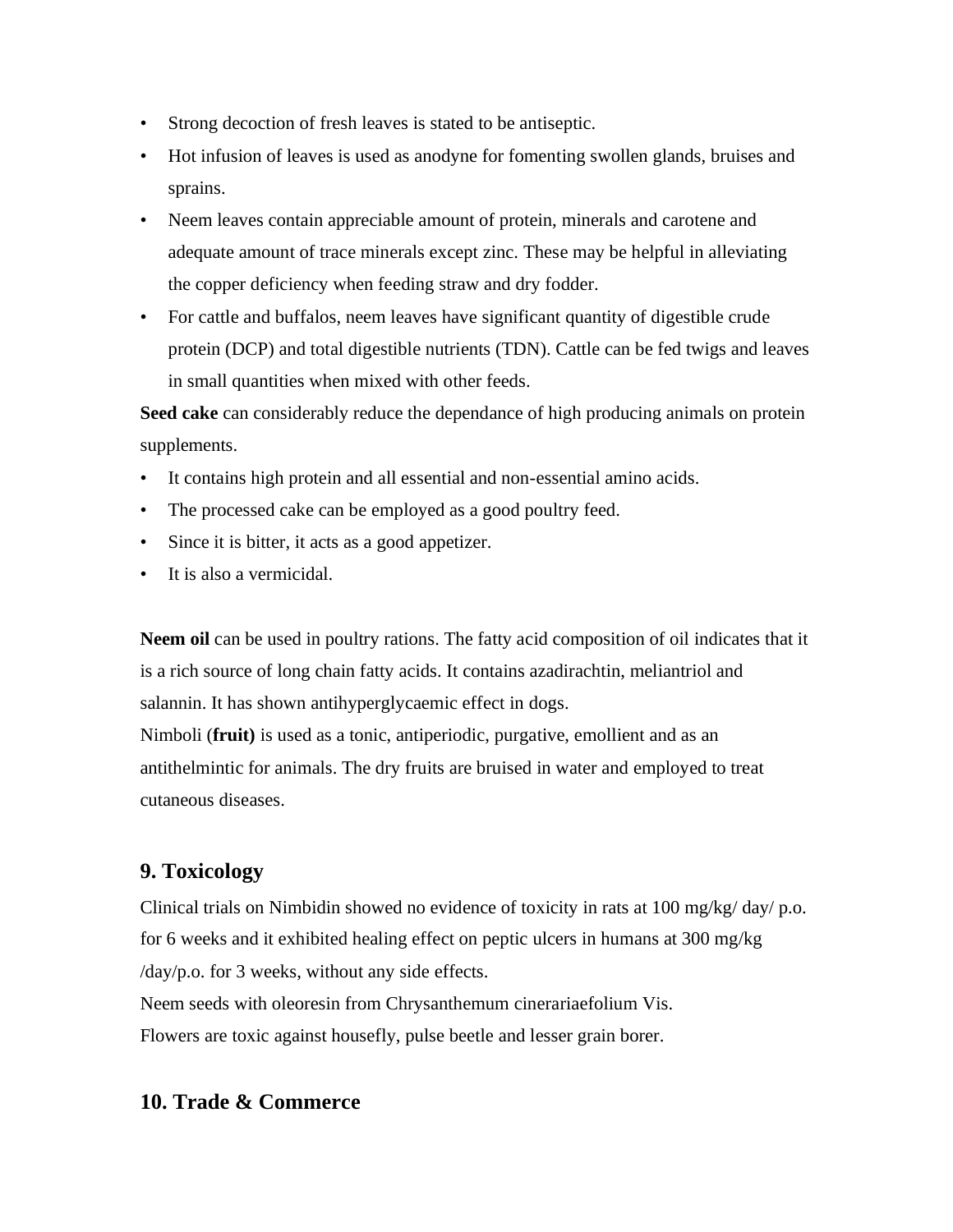Neem oil has a good export potential. In the 5 years from 1991 to 1996, its export shot up from 3 tonnes to nearly 152 tonnes.

# **11. Therapeutic Evaluation**

Nimbidin is found to be effective in various skin diseases such as furunculosis, arsenical dermatitis, ulcers due to burns, herpes labials infections, scabies, seborrhoeic dermatitis.

- Nimbidin gargles and dentifrices are effective in treatment of bleeding gums pyorrhea.
- Dried leaves are extracted with 70% alcohol, the extract dried and dissolved in propylene glycol (4.6), is used in different skin diseases of fungal infection. When applied in the form of a lotion, it cured ringworm infection in 4-8 days.
- Lotion of neem applied externally twice a day for 3 consecutive days was found highly effective on scabies.
- It also exhibited cure for eczema (weeping, acute and chronic eczema).
- 3 gm of neem leaf extract administered to patients orally as single dose on empty stomach, exhibited remarkable anthelmintic property (in round worms)

# **12. Household Remedies**

## **1. Digestive Disorders**

The acrid, astringent, stomatic action of neem works wonders in treating digestive disorders like diarrhoea, dysentry, hyperacidity and constipation.

## **1.A. Diarhoea & Dysentry**

1 tablespoon of neem leaves juice with sugar to be given t.i.d.

## **1.B. Nausea & Hyperacidity**

Ingestion of 2-5 neem leaves for a few days relieves nausea.

10 gm of neem bark powder boiled in a cup of plain water reduced to one-fourth given for a few days cures hyperacidity and reduces nausea.

## **1.C. Constipation**

2-3 gm of neem powder with 3-4 black peppers given tid acts as a laxative and demulcent.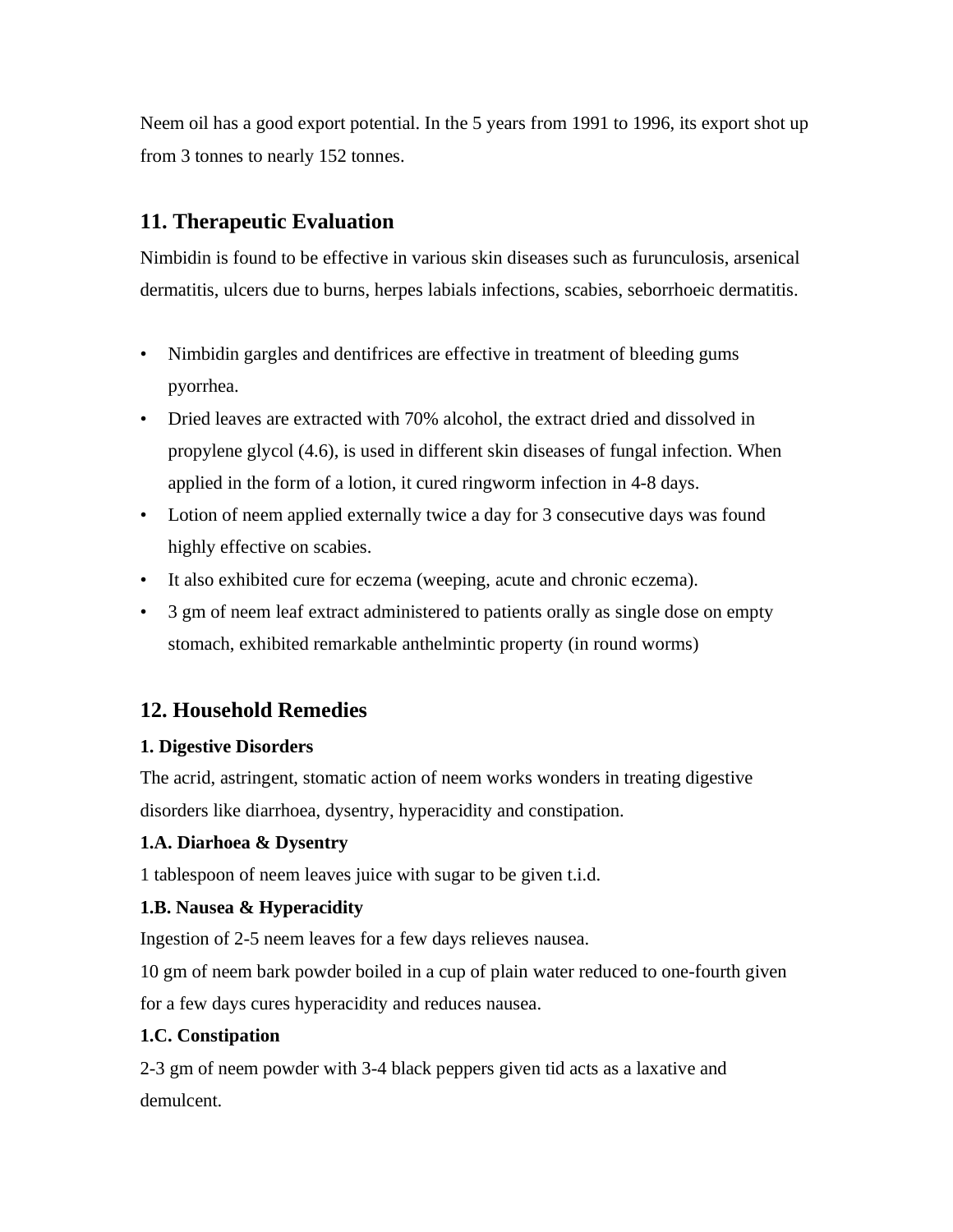### **2. Respiratory Disorders**

Commonest symptom found in many respiratory disorders like bronchitis, pharyngitis, tuberclosis, pluritis etc is cough.

Decoction of neem bark is used as an anti-tussive for dry cough.

1 gm of dry neem leaf powder with honey taken twice daily helps to relieve the condition.

## **3. Urinary Disorders**

Neem is found effective in conditions like albuminuria, phosphaturia, and burning micturation.

3 gms of neem leaves powder boiled with 4 cups of water and reduced to 2 cups. This decoction strained and given bid helps in these conditions.

In burning micturation, 1tablespoon neem leaves juice taken tid is helpful.

## **4. Skin Diseases**

The leaves applied in the form of poultices or decoctions are recommended for boils, ulcers and eczema. Neem oil is also used for skin diseases like scorfula, indolent ulcers and ringworm.

## **Leucoderma**

Regular administration of 10 drops of neem oil mixed with 1tsp of sugar, given b.i.d, should ensure good success in curing this disorder.

## **5. Diabetes**

Neem being bitter, stomachic, antipuritic, tonic and revitaliser works wonders in this disease. 5 ml of neem juice taken daily in the morning on empty stomach for 3 months should help control diabetes. 10 neem leaves chewed or powder taken daily in mornings also controls diabetes.

## **6. Fungi Infections**

Neem is reported to be effective in treating many fungi that infect the human body, e.g.: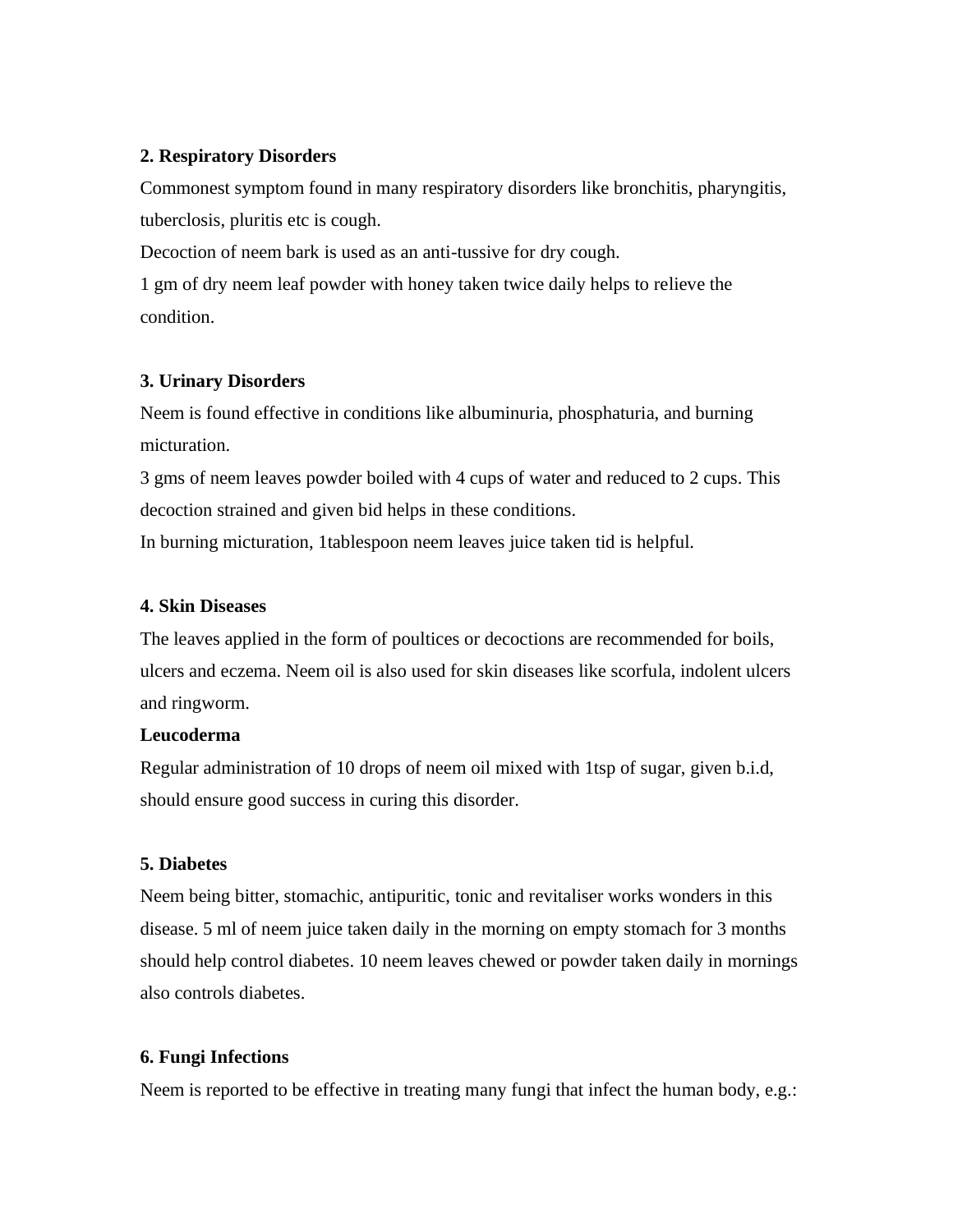- a. athlete's foot fungus that infects hair, skin and nails;
- b. a ringworm that invades both skin and nails of feet;
- c. a fungus of the intestinal tract,
- d. a fungus that causes infection of the bronchi, lungs and mucous membranes and
- e. a fungus that is a part of the normal flora but sometimes gets out of control leading to lesions in mouth, vagina, skin, hands and lungs.

#### **7. Viral Diseases**

Neem has been traditionally used in India to treat several viral diseases. Even many medical practitioners believe that smallpox, chickenpox and warts can be treated with a paste of neem leaves - usually rubbed directly on the infected skin area. Experiments with smallpox, chickenpox and fowlpox show that neem is convincingly effective in preventing them from spreading over unaffected cells. Recent tests have shown that neem is effective against herpes virus and the viral DNA polymerase of hepatitis B virus.

#### **8. Dental Care**

Rural inhabitants in India and Africa have been using neem twigs as tooth brush for centuries. Neem twigs contain antiseptic ingredients, which provide required dental hygiene. Neem in the form of powder is also used to clean teeth and massage gums.

#### **9. Chagas Disease**

Chagas disease is a major health problem in Latin America, crippling millions of people every year. Lab tests in Germany & Brazil show that neem may be an answer to this dreadful disease. The disease is caused by a parasite and **spread by** an insect called **kissing bug**. Research has shown that feeding extract of neem leaves to the bugs not only frees them from parasites but azadirachtin prevents the young insects from molting and adults from reproducing.

#### **10. Malaria**

Recent experiments have shown that one of neem's components, gedunin is as effective as quinine against malaria. Infusion of nimba leaves is used to treat malaria in India and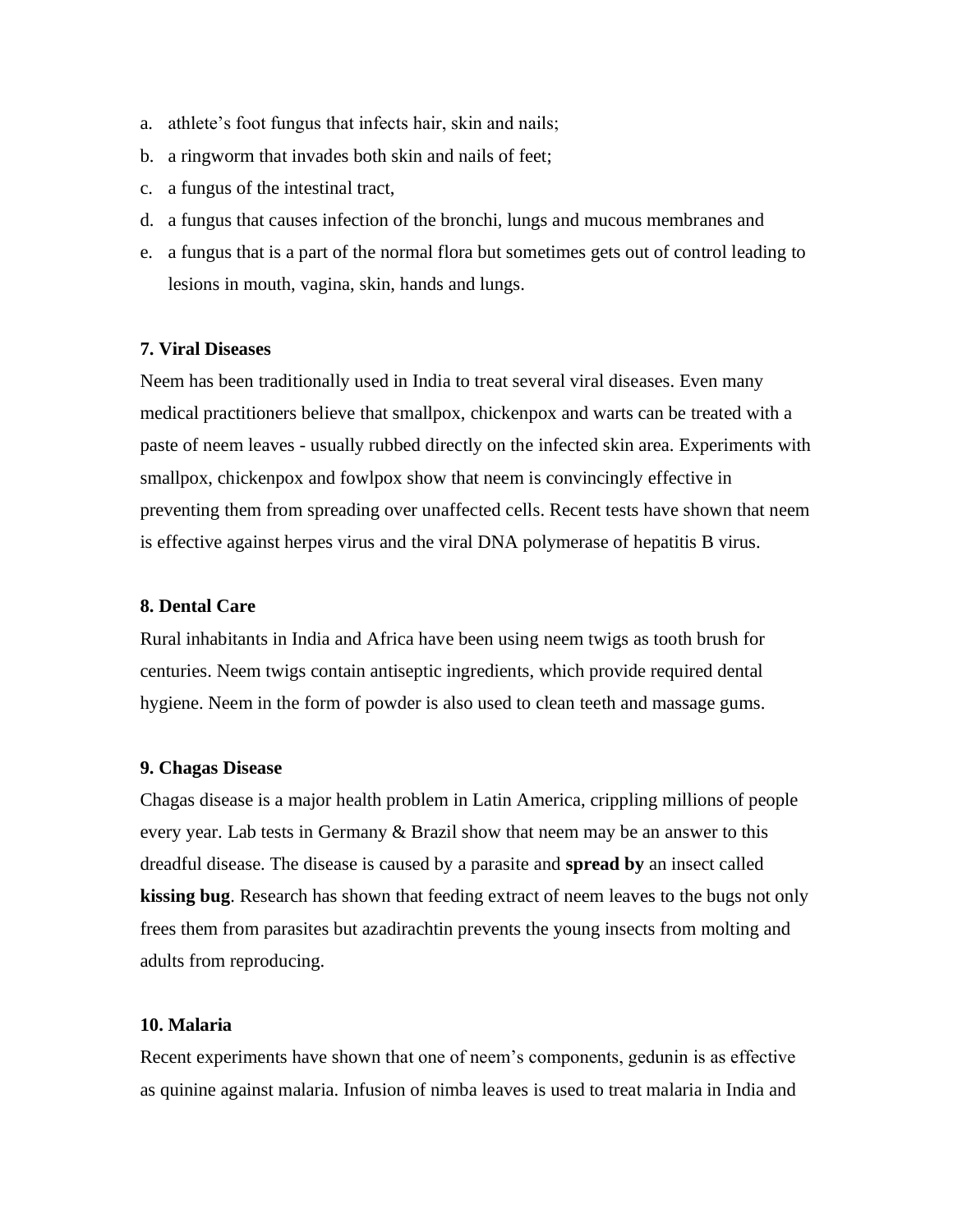in many parts of Africa. China too has adopted neem in a very big way for its antimalarial operations. Their formulation, 'Quinahausu', based on neem, has proved very effective in curing malaria. Neem-oil treated mosquito nets and mosquito-repellent cheap tablets are also becoming popular.

#### **Clinical Evidence**

- Wandscheer et al found larvicidal action of ethanolic extracts from the kernels of ripe fruit endocarps of Melia azedarach and Azadirachta indica against the dengue mosquito Aedes aegypti. The lethality bioassays were carried out according to the recommendations of the World Health Organization. Both seed extracts proved lethal for third to fourth instar larvae. Since no downstream processing was undertaken to purify the active agents in the extracts, the findings were considered very promising, suggesting that it may be possible to increase the larvicidal activity further by improving the extraction and the fractionation of the crude limonoids.
- Effects of aqueous extracts of garlic (Allium sativum) and neem (Azadirachta indica) leaf on hepatic and blood oxidant-antioxidant status during experimental gastric carcinogenesis were investigated in male Wistar rats by Arivazhagan S et al. Their results suggested that the modulatory effects of garlic and neem leaf on hepatic and blood oxidant-antioxidant status may play a key role in preventing cancer development.
- Clinical studies on the effect of Neem (Azadirachta indica) bark extract on gastric secretion and gastroduodenal ulcer were carried out in human subjects by Banyopadhyay et al. (They had shown earlier that Neem bark aqueous extract had potent antisecretory and antiulcer effects in animal models and had no significant adverse effect.) A group of patients suffering from acid-related problems and gastroduodenal ulcers were orally treated with the aqueous extract of Neem bark. The lyophilised powder of the extract when administered for 10 days at the dose of 30 mg twice daily caused a significant  $(p < 0.002)$  decrease (77%) in gastric acid secretion. The volume of gastric secretion and its pepsin activity were also inhibited by 63%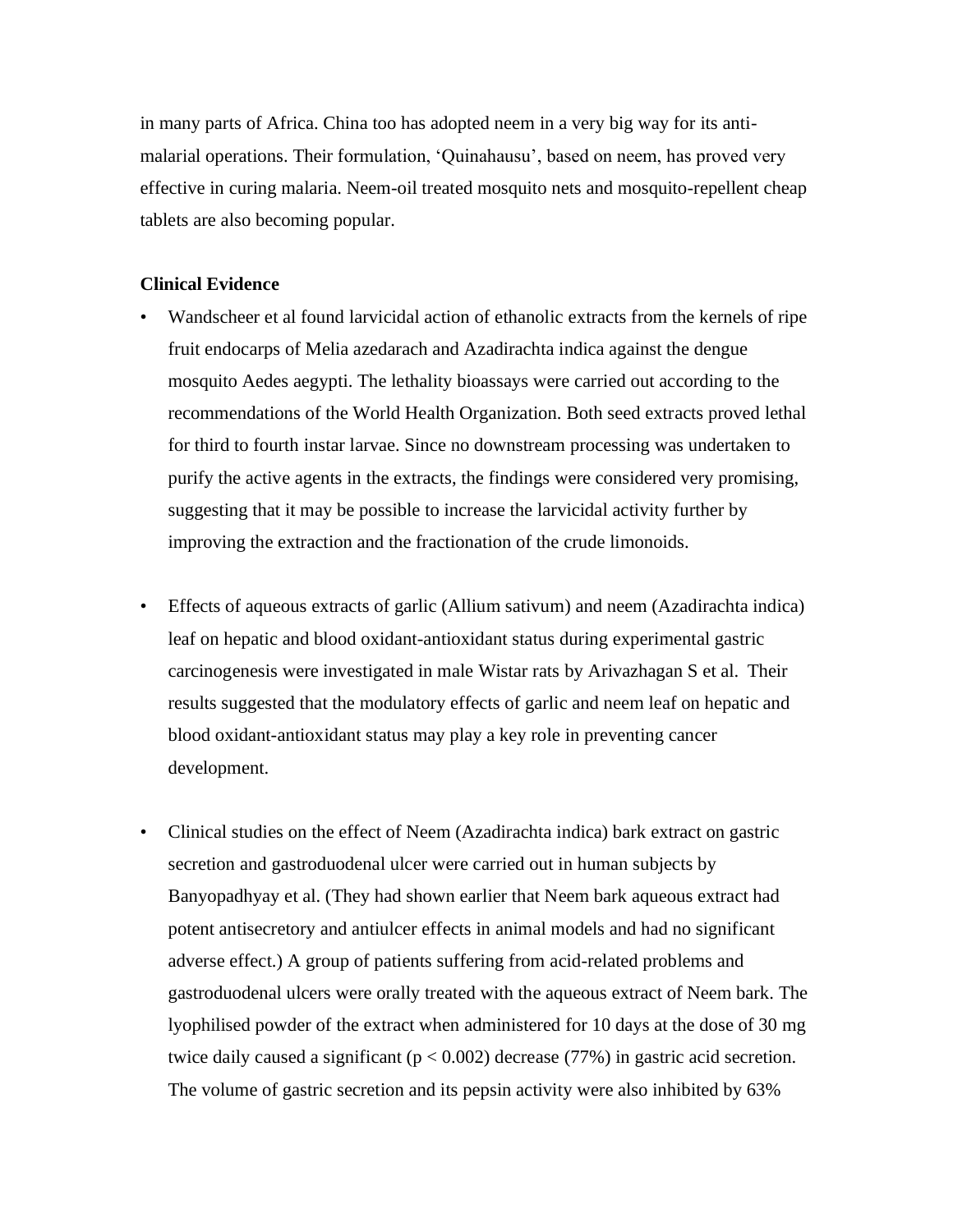and 50% respectively. Some important blood parameters for organ toxicity such as sugar, urea, creatinine, serum glutamate oxaloacetate transaminase, serum glutamate pyruvate transaminase, albumin, globulin, hemoglobin levels and erythrocyte sedimentation rate remained close to the control values. The bark extract when taken at the dose of 30-60 mg twice daily for 10 weeks almost completely healed the duodenal ulcers monitored by barium meal X-ray or by endoscopy. One case of esophageal ulcer (gastroesophageal reflux disease) and one case of gastric ulcer also healed completely when treated at the dose of 30 mg twice daily for 6 weeks. The levels of various blood parameters for organ toxicity after Neem treatment at the doses mentioned above remained more or less close to the normal values suggesting no significant adverse effects. They thus concluded that **Neem bark extract had therapeutic potential for controlling gastric hypersecretion and gastroesophageal and gastroduodenal ulcers.** 

• The drug Nimbidin was tried in 40 cases of Parinamashula to evaluate its clinical efficacy. The results were significantly encouraging since among the cases who completed full course of treatment, about 60% patients showed 51-74% improvement.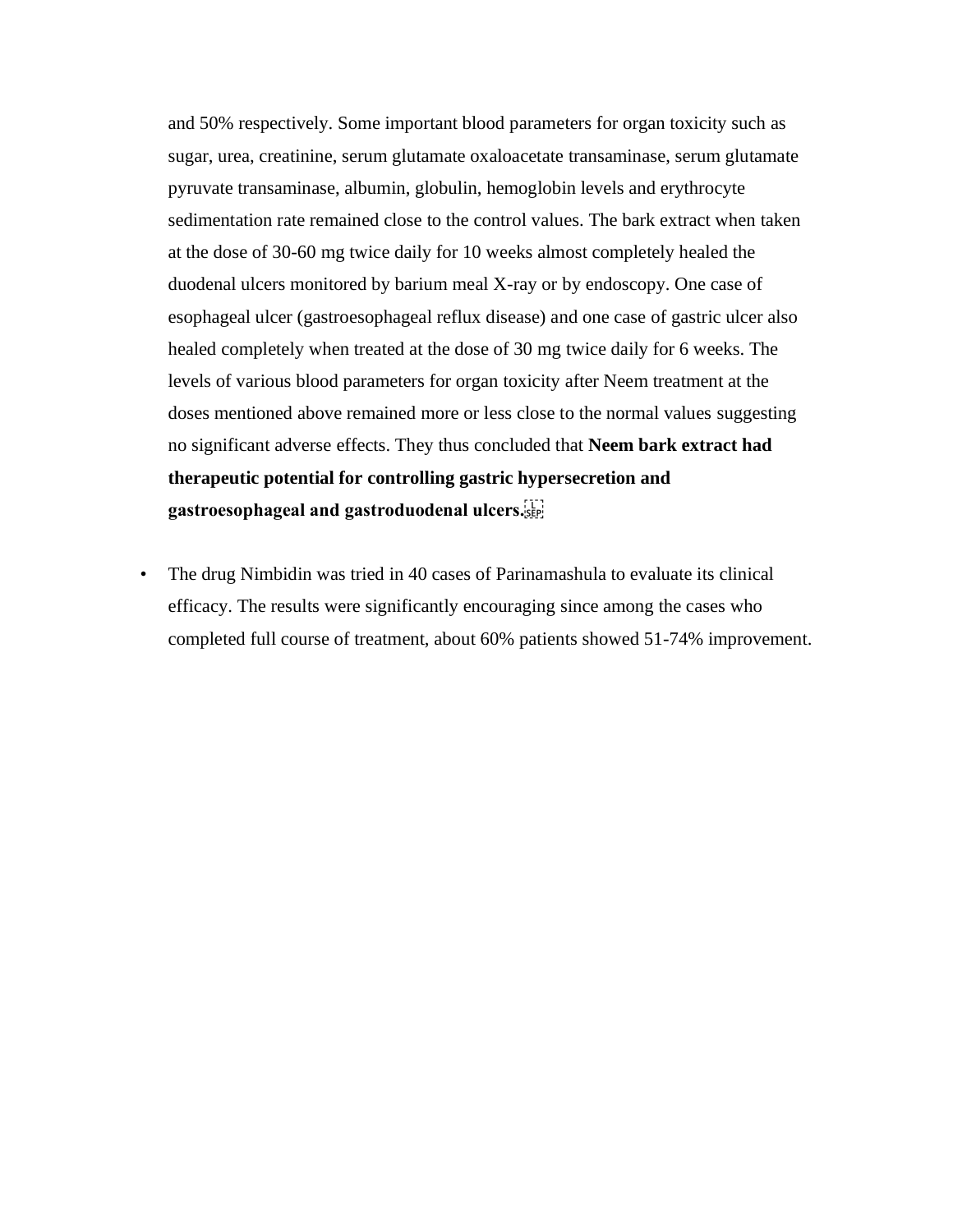Publication Types:

Clinical Trial

**Nimbidin in Duodenal Ulcers** by V Balakridshnan & Narendranath; **Nagarjuna** Vol XXVIII (12) pp10-12: 1985

Also Trop Gastroenterology Vol VI (1) pp23-25: 1985

Parinamashula has been described as Vata dominant with avarana of kapha and pitta which indicates the involvement of sensory nerves, mucosal resistence and hyper secretion of digestive juices in the eticpathological manifestation of the disease. The clinical features have been correlated with the disease entity duodenal ulcer in modern parlance in which typical pain has been said to occur in empty stomach which is relieved by taking some eatable or antacids. Moreover there is pain between  $\frac{1}{2}$  to 3 hrs of eating. Amongst factors the role of H-Pylori is also been emphasised these days (Harrison 1998). The radiological evidence though useful infor establishing the diagnosis, the endoscopic examination of the upper gastrointestinal part is considered more confirmative which provides information regarding the exact size, shape and condition of the ulcer. In addition it should be ensured to prevent recurrence and development of complications. the medical management with antacids, H2 receptor antagonists, anti-cholinergic agents and diet regulation are the principal measures for achieving these objectives. In recent past, a number of single and compound herbal and herbo-mineral preparations like yashtimadhu kvatha, Satavari svarasa, Sutasekhar rasa with and without panchakarma therapy, sutashekhar rasa with gold, the combination of sutashekhar rasa, Kamdudharasa, and Dhatri lauha, Tiladi gutika and matravasti with Sahachara taila; snehapana with mahatitkta ghrta etc (Warrier et al, 1977, Pandey et al 1979, Kishore et al 1981, Warrier et al 1987, and Dash et al 1989) are important Ayurvedic recipes which are reported to provide moderate to substantial relief in the patients of Parinamashula. Considering the fact that Nimbidine is a derivative of one single plant and the disease Parinamashula requires a multidimensional approacvh, the results of this clinical study seem quite as 40% had more than 75% relief and 10% cases had relief between 51 & 74%. If analysed on the basis of patients who completed the treatment, over 59% showed good improvement and around 15% of patients showed fair response. Dosage: 150 gm Nimbidine tid with water for 30 days.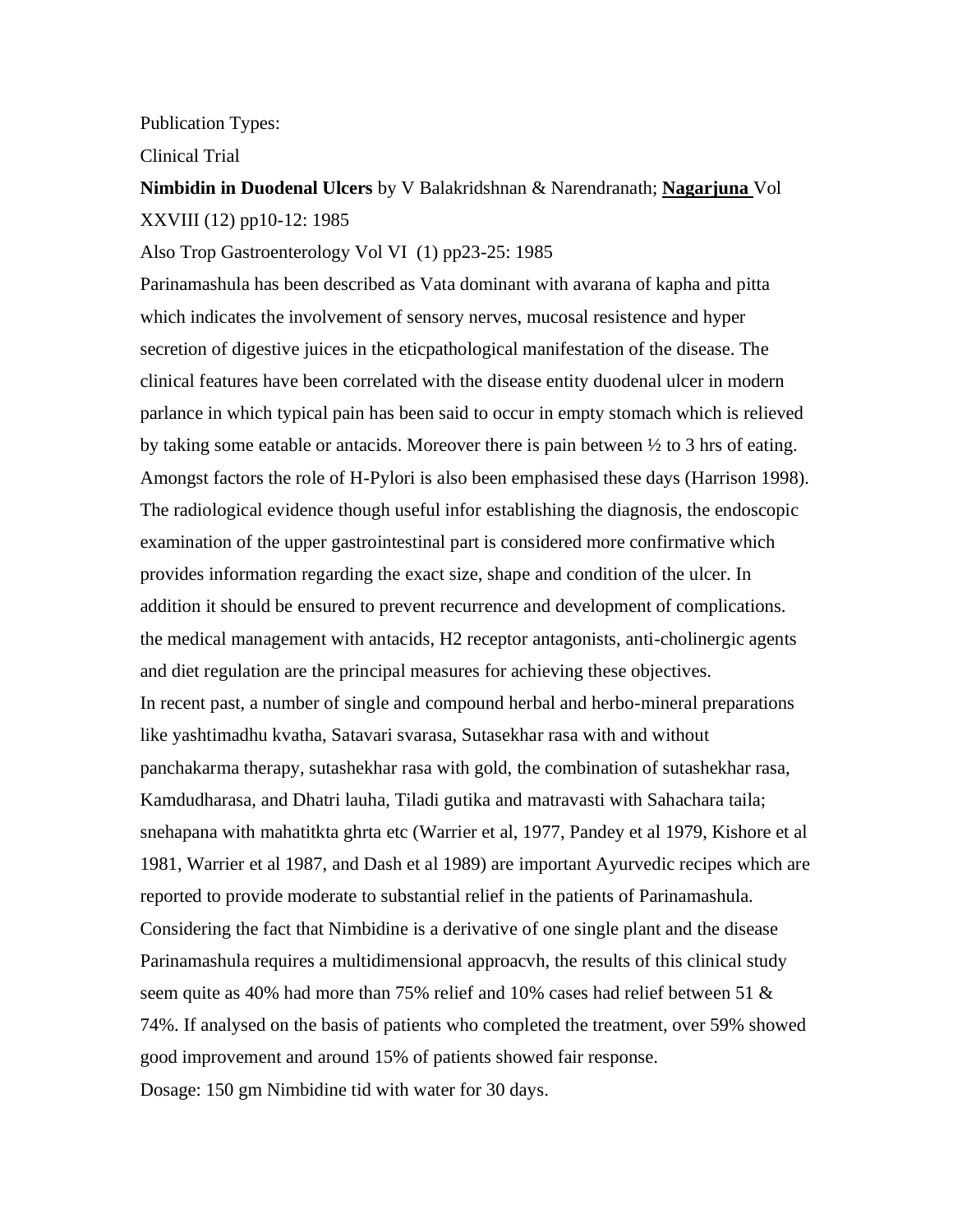Diet: First 10 days a) milk and bread for bf, b) milk and roti for lunch and dinner. Next 20 days a) milk and bread for bf, b) rice, dal & veg curry for lunch and c) roti, dalma and milk in dinner.

Criteria of assessment: The assessment of the clinical features both subjective such as pain, nausea, vomiting, burning sensation, acid eructations etc and objective findings like tenderness in epigastrium as recorded initially was conducted after 15 days and at the end of the treatment in terms of their severity and/or frequency. The radiologic and/or endoscopic examinations were carried out initially at the end of the trial. To interpret the efficacy of the drug, it can be attributed Tikta rasa and other principles which being pittashamak, vranaropaka and antimicrobial is likely to diminish hypersecretion of digestive juices, to increase mucosal resistence as well as to combat H. Pylori which would be conducive to healing ulcer thereby reducing pain and reducing other complaints.

These results also pave way for further study of the drug in respect of combination with some other drug, longer duration of treatment and on a larger sample.

**Raasekhraan S et al gave 72 days treatment with nimbidin**\*, for clinical trials, to a male patient aged 60, having psoriatic lesions of 13 yrs duration with no family history of skin diseases, with very encouraging results.

\*Dosage: The isolate Nimbidin was administered as capsules, containing 100 mg of the powder, and was administered internally at a dose of one capsule tid.

1 gm of Nimbidin was mixed well in 100 mg of coconut oil. The suspension so obtained was used for external application.

A daily intake of approx 2400 calories of non-veg diet rich in proteins was provided. After 72 days of regular administration of nimbidin, the patient recovered from all symptoms of psoriasis. His general health also improved and body weight increased from 62 kg to 64 kg. No side effects were noted during or after the treatment. External application of Nimbidin suspension healed the fissures developed over the lesions and also controlled the itching.

Nimba is a common drug widely used in various types of skin diseases in Ayurveda. One of the active principles isolated from the oil of Azadirachta Nimbidin, was taken for the above clinical study. Nimbidin is an amorphous bitter principle which in graded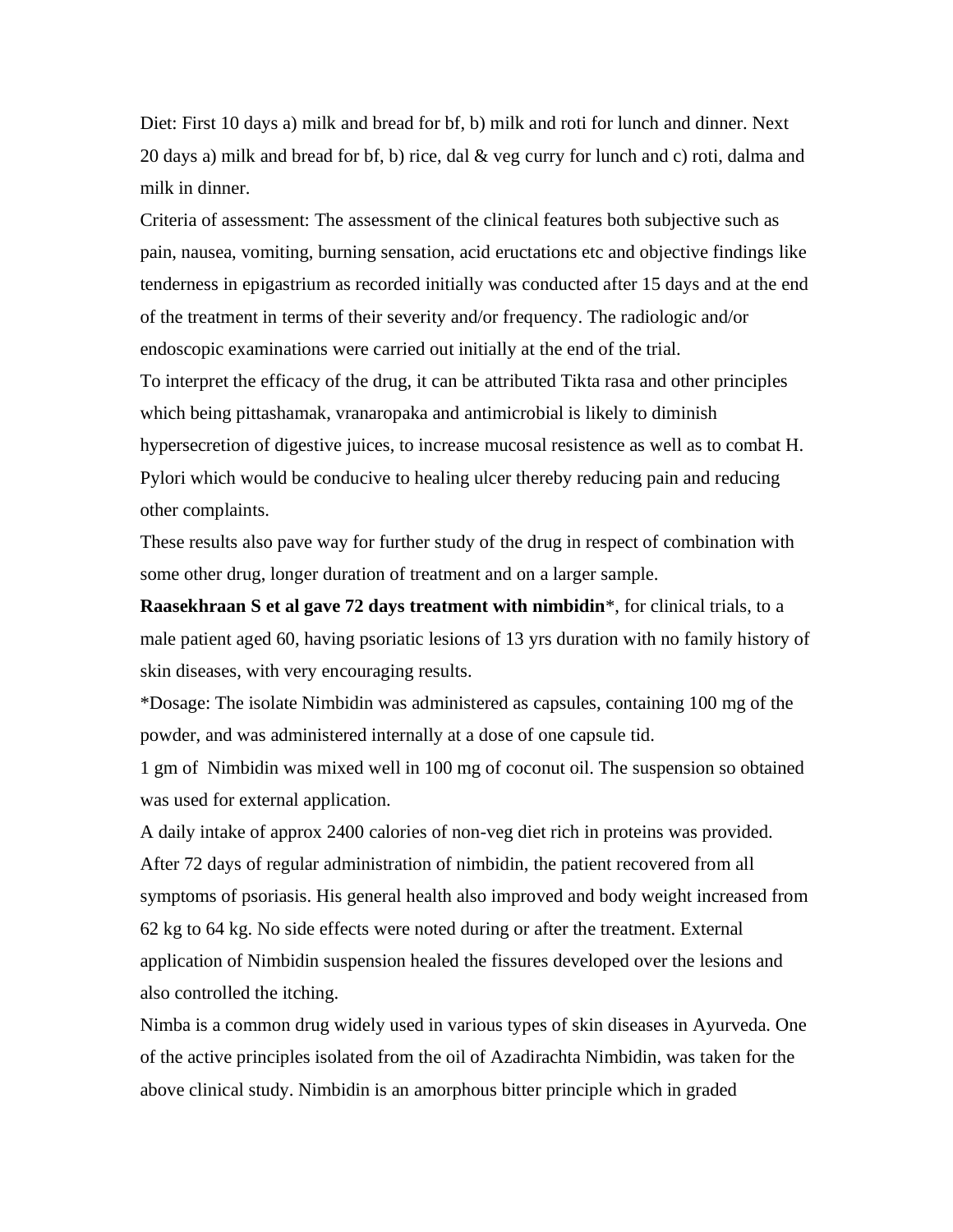hydrolysisgives nimbidinic acid and a tetra nor triterpene nimbidin. It is fairly soluble in alcohol and melts at 90-100' C.

Preliminary clinical trial with Nimbidin on psoriasis has been reported by Nair et al (1978). They reported subsidence of the psoriatic symptoms in 2 to 20 weeks time with Nimbidin.

**Raasekhraan S et al gave 72 days treatment with nimbidin**\*, for clinical trials, to a male patient aged 60, having psoriatic lesions of 13 yrs duration with no family history of skin diseases, with very encouraging results.

\*Dosage: The isolate Nimbidin was administered as capsules, containing 100 mg of the powder, and was administered internally at a dose of one capsule tid.

1 gm of Nimbidin was mixed well in 100 mg of coconut oil. The suspension so obtained was used for external application.

A daily intake of approx 2400 calories of non-veg diet rich in proteins was provided. After 72 days of regular administration of nimbidin, the patient recovered from all symptoms of psoriasis. His general health also improved and body weight increased from 62 kg to 64 kg. No side effects were noted during or after the treatment. External application of Nimbidin suspension healed the fissures developed over the lesions and also controlled the itching.

Nimba is a common drug widely used in various types of skin diseases in Ayurveda. One of the active principles isolated from the oil of Azadirachta Nimbidin, was taken for the above clinical study. Nimbidin is an amorphous bitter principle which oin graded hydrolysisgives nimbidinic acid and a tetra nor triterpene nimbidin. It is fairly soluble in alcohol and melts at 90-100' C.

Preliminary clinical trial with Nimbidin on psoriasis has been reported by Nair et al (1978). They reported subsidence of the psoriatic symptoms in 2 to 20 weeks time with Nimbidin.

Miscellaneous Medicinal Uses:

Preliminary research supports the traditional use of neem and certain extracts to **clean teeth, inhibit plaque formation** and help **prevent gum inflammation** (V.K. Patel & H. Venkatakrishna-Bhatt, International journal of Pharmacology, Therapy and Toxicology, 26 (1988).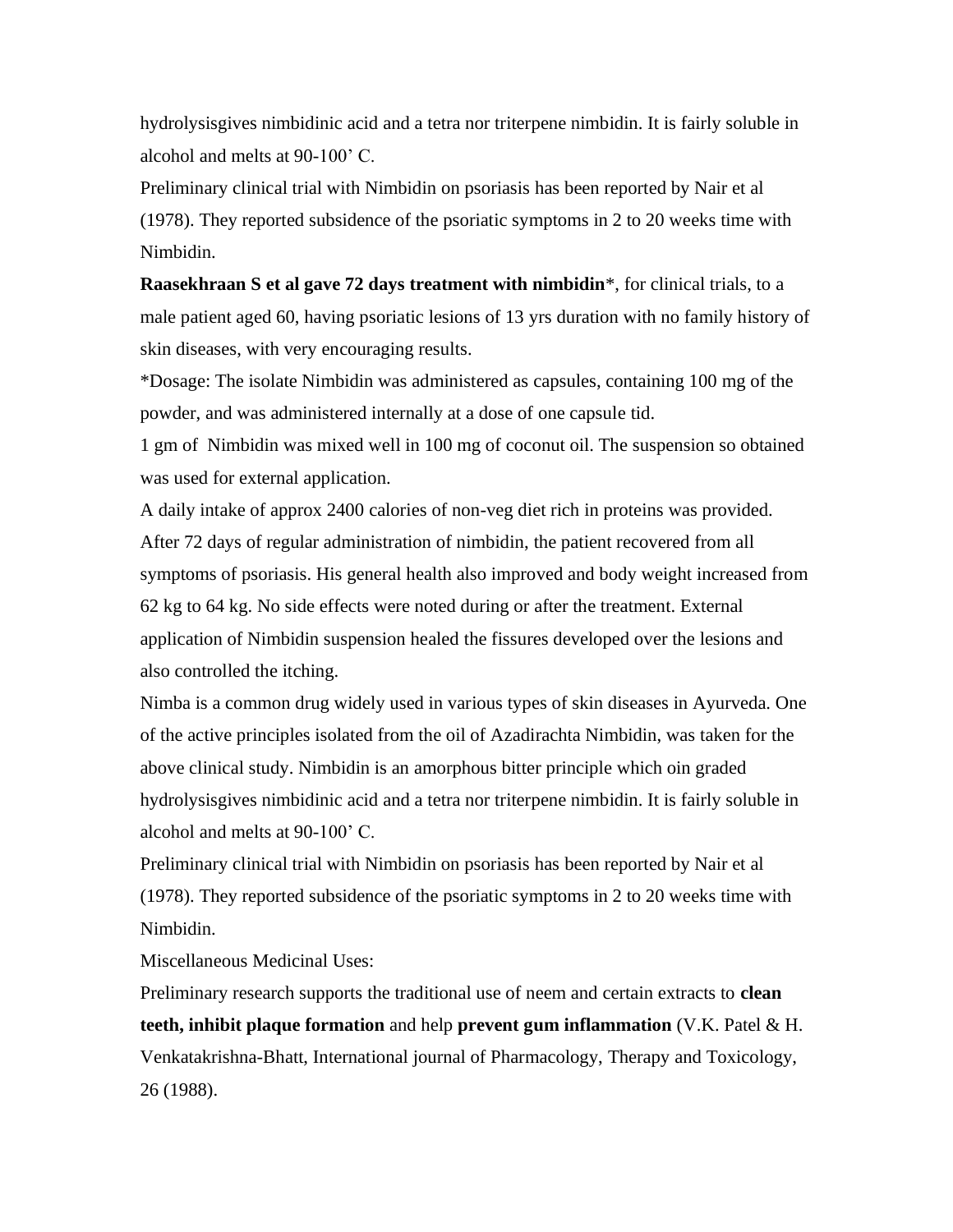One group of investigators found evidence that the oil can **fight** as many as **200 types of bacteria** (Rx.com Natural Medicines - Neem 2.5.01 p2/3 - D.V.K. Rao et al, Indian Journaql fo Mwedicinal RESEARCH, 84 (1986) p314.

Neem's astringent tannins also probably contribute to its long-standing **use for skin wounds**, as they help to **promote healing** by constricting tissue and controlling oozing and bleeding. A paste made of neem and turmeric proved effective in treating chronic ulcers and scabies in more than  $800$  rural villagers in India (V. Charles & S.X. Charles, Tropical & Geographical medicine, 44(12)1992: 17881.

Neem may also have promise as a pain reliever. In a 1994 experiment, leaf extract not only **controlled inflammation** but also significantly **limited pain** in rats both at apparently non-toxic doses (K.M. Koley et al, Fitoterapia, 65 (6) 52428.

Although relatively higher doses were needed to be effective, neem leaf extracts also **reduced fever** in these test rats, suggesting that its traditional use as a fever-controller may have merit (ibid).

The yellow oil drawn from the seed kernels in concentration of about 10% smells something like garlic. it contains glycerides and important bitter principles. Various studies indicate that this oil may be a safe non-irritating and **effective contraceptive**. In test-tube experiments it immobilizes human sperm within 30 seconds and insertion of this oil picchu into the vagina before intercourse prevented pregnancyin ten couples over 4 menstrual cycles without altering the timing of ovulation (K.C.Sinha et al, indian Journal of Medical Research,79 (1984) 131

Positive results from preliminary rat studies suggest that neem oil helps **control blood glucose** levels in diabetes.

implying but not proving that its traditional use for this disease may be justified.(V.P Dixit et al Journal of Ethnopharmacology, 17 (1986).95

The tree holds promise as a weapon against malaria in developing countries ; 2% neem oil mixed in coconut oil provided protection from mosquito bites for 12 hours in a group of 12 volunteers. Neem extracts have also demonstrated **anti-malarial** properties in testtube studies. (S.A.Khalidet al Journal of Natural Products 52 (1989):922.

Neem extracts have also (azadirachtin in particular) have proved to be extremely effective **agricultural pesticides** and i**nsect repellents**. The Environmental Protection